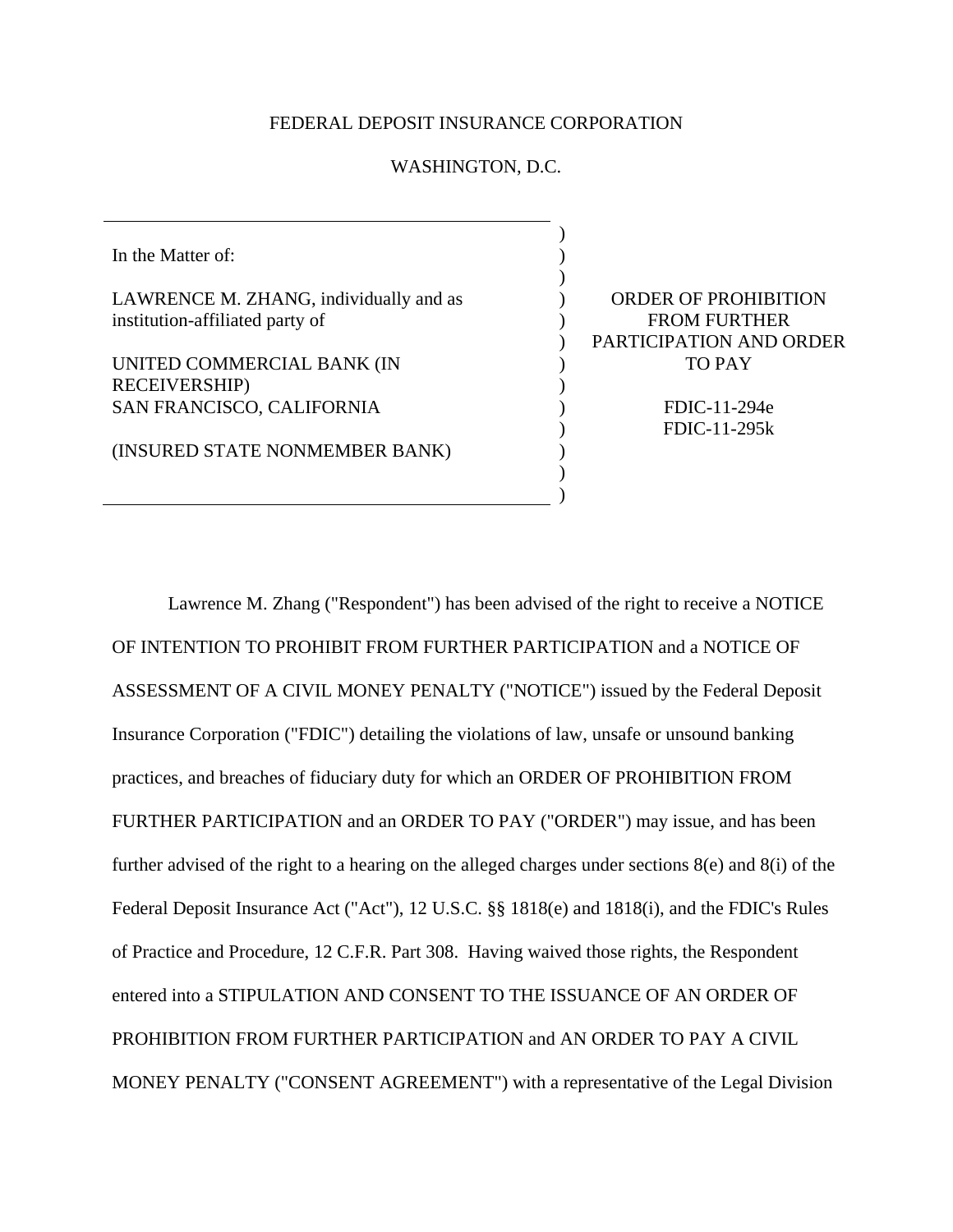of the FDIC, whereby solely for the purpose of this proceeding and without admitting or denying any violations, unsafe or unsound banking practices, or any breaches of fiduciary duty, Respondent consented to the issuance of an ORDER by the FDIC.

The FDIC considered the matter and determined it had reason to believe that:

 (a) The Respondent has engaged or participated in violations, unsafe or unsound banking practices, and breaches of fiduciary duty as an institution-affiliated party of the United Commercial Bank, San Francisco, California ("Bank");

(b) By reason of such violations, practices and breaches of fiduciary duty, the Bank has suffered financial loss or other damage, and the interests of the Bank's depositors have been prejudiced; and

(c) Such violations, practices and breaches of fiduciary duty involved personal dishonesty on the part of the Respondent or demonstrated Respondent's willful and/or continuing disregard for the safety and soundness of the Bank.

The FDIC further determined that such practices and/or breaches of fiduciary duty demonstrated Respondent's unfitness to serve as a director, officer, person participating in the conduct of the affairs or as an institution-affiliated party of the Bank, any other insured depository institution, or any other agency or organization enumerated in section 8(e)(7)(A) of the Act, 12 U.S.C. § 1818(e)(7)(A).

The FDIC further determined, after taking into account the financial resources and good faith of Respondent, the gravity of the violations, practices and breaches by Respondent, and the history of previous practices and breaches by Respondent, that a civil money penalty was appropriate under section  $8(i)(2)(B)$  of the Act, 12 U.S.C. § 1818(i)(2)(B).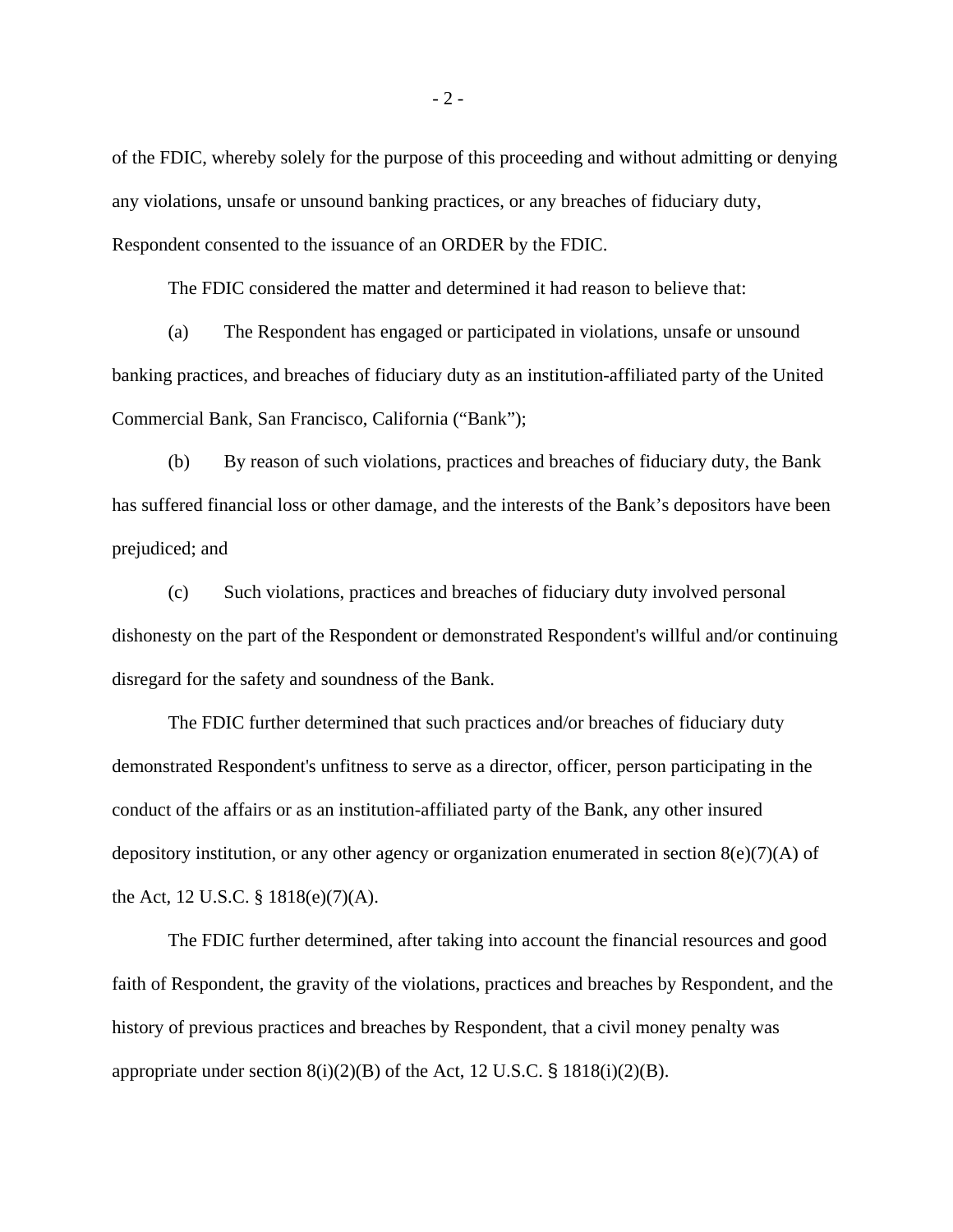Based on the above, the FDIC accepts the CONSENT AGREEMENT and issues the following:

## ORDER OF PROHIBITION FROM FURTHER PARTICIPATION

1. Lawrence M. Zhang is hereby, without the prior written approval of the FDIC and the appropriate Federal financial institutions regulatory agency, as that term is defined in section 8(e)(7)(D) of the Act, 12 U.S.C. § 1818(e)(7)(D), from:

(a) participating in any manner in the conduct of the affairs of any financial institution or organization enumerated in section  $8(e)(7)(A)$  of the Act, 12 U.S.C. §  $1818(e)(7)(A);$ 

(b) soliciting, procuring, transferring, attempting to transfer, voting, or attempting to vote any proxy, consent or authorization with respect to any voting rights in any financial institution enumerated in section  $8(e)(7)(A)$  of the Act, 12 U.S.C. § 1818(e)(7)(A);

(c) violating any voting agreement previously approved by the appropriate Federal banking agency; or

(d) voting for a director, or serving or acting as an institution-affiliated party.

## ORDER TO PAY

2. Respondent is hereby assessed a civil money penalty of Thirty Five Thousand Dollars (\$35,000.00). Respondent shall pay the civil money penalty to the Treasury of the United States. Respondent is prohibited from seeking or accepting indemnification from any insured depository institution for the civil money penalty assessed and paid in this matter.